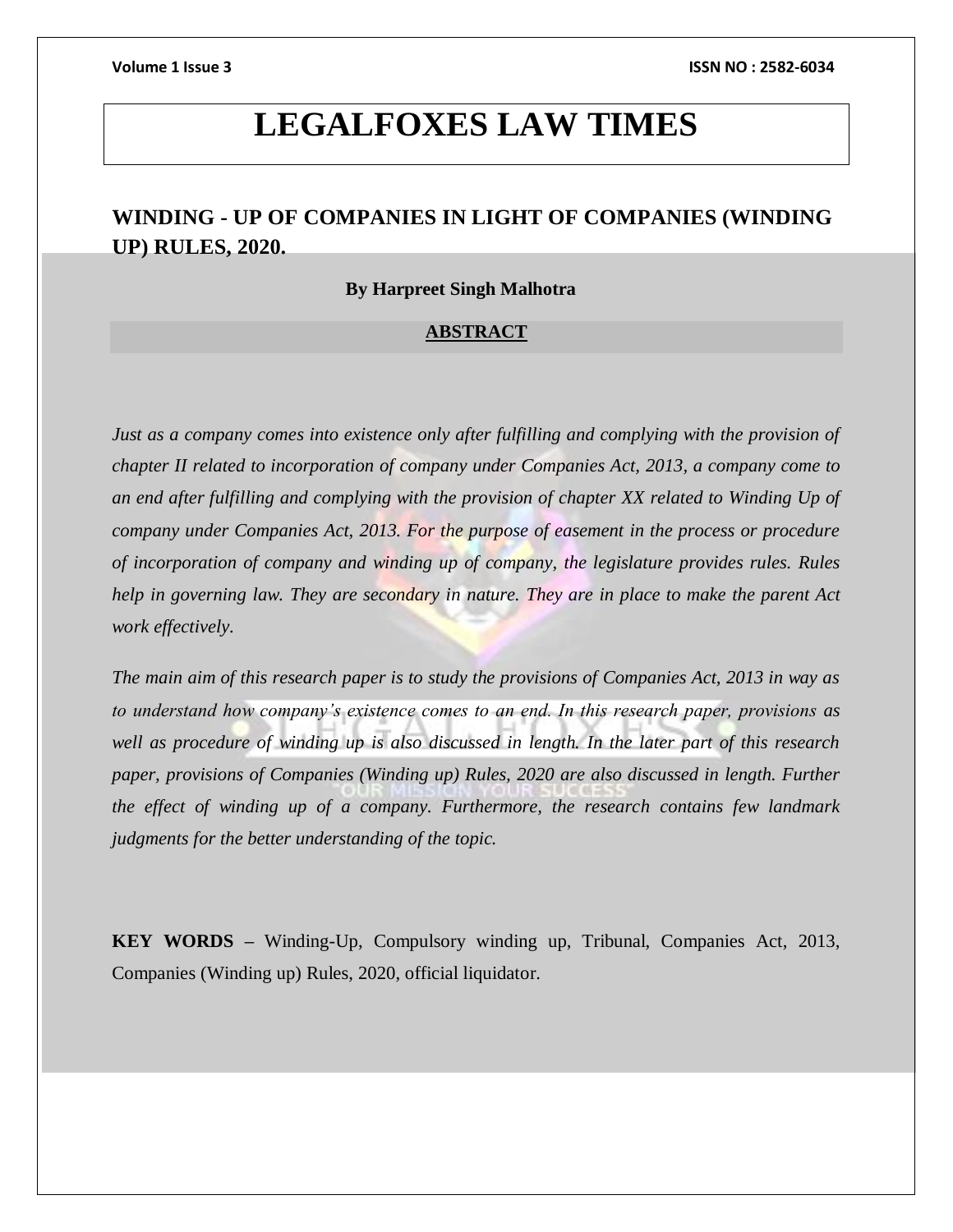#### **INTRODUCTION**

What is a company? A company as per **Section 2(20)**refers to a company incorporated under Companies Act, 2013 or under any previous company law.<sup>1</sup> In layman's term when the owner (promoter of the company) of the business registers its business under registrar of companies. Creation of a company is also called "Incorporation of company". A company can be incorporated for any purpose such as earning profit, providing service for profit or just for providing public welfare. However, one should always keep in mind that whatever is the purpose of company, it shall not be unlawful in purpose or it shall not provide unlawful consideration. Anything which is against public policy shall always be void or as in layman's term, "not valid" or "bad in law".To incorporate a company, one has to follow and comply the provisions of Chapter – II of Companies Act, 2013 and rules made there under. **Section 8** of Companies Act, 2013 talks about incorporation of company for charitable purposes.Then it is said that there exist a company.

What is winding up of company?According to**Section 2 (94A**), it means winding up or liquidation.<sup>2</sup> In layman's term, when the company, no long can conduct the business activities or conduct the purpose for which it was incorporated due to any of the large number of reasons, then the company has to be put to an end. The process of putting the existence of the company to an end is called "winding up of company".Winding up is the permanent closing down of its business. It is similar to 'Liquidation of company'.

According to *Taxmann's,*winding up can be defined as follows –

*"Winding up is a means by which the dissolution of a company is brought about and its assets are realised and applied in the payment of its debts. After satisfaction of the debts, the remaining* 

2 Section 2(94A), Companies Act, 2013.

<sup>1</sup> Section 2(20), Companies Act, 2013.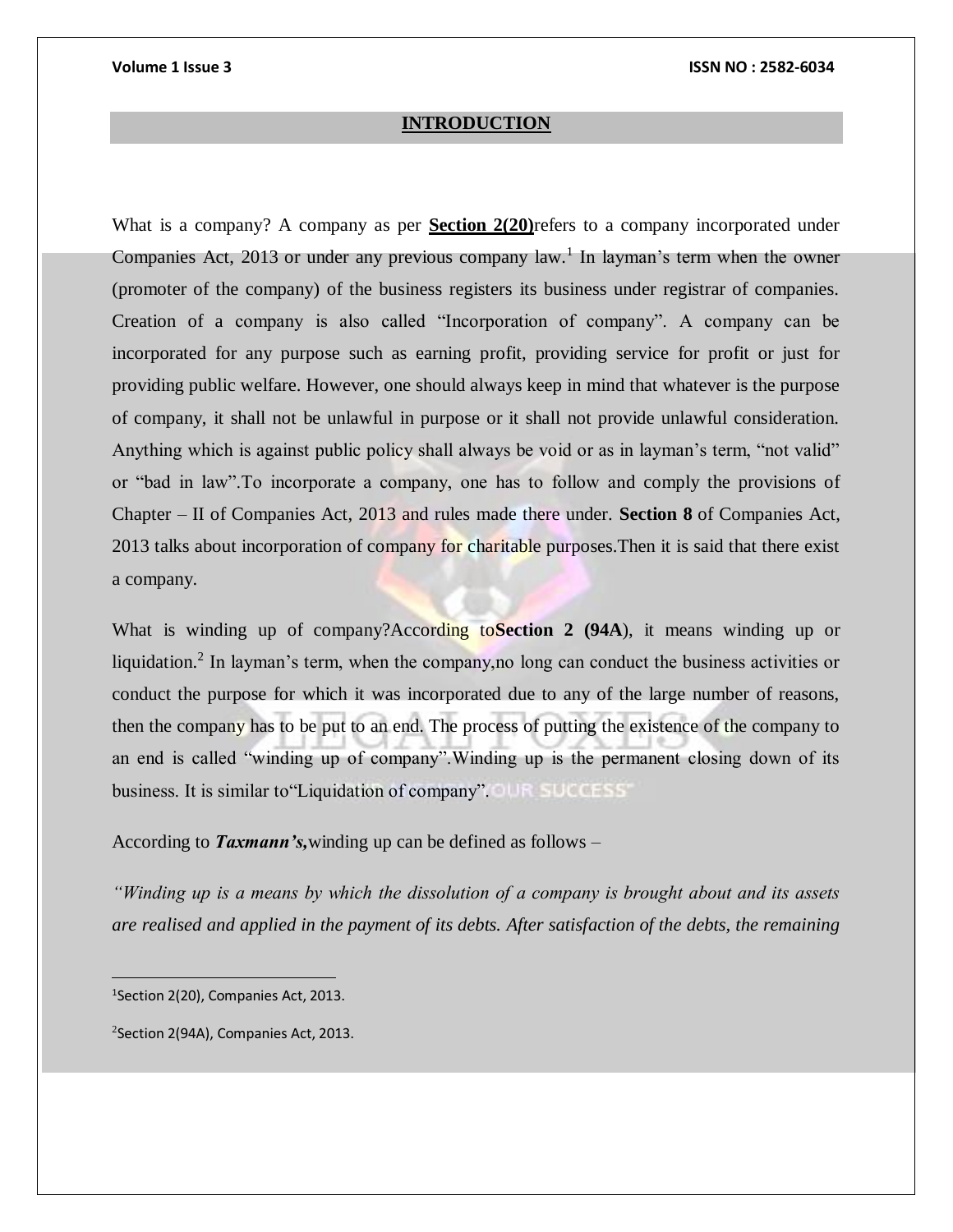*balance, if any, is paid back to the members in proportion to the contribution made by them to the capital of the company. The liquidation or winding up of a company is the process whereby its life is ended and its property is administered for the benefit of its creditors and members. An Administrator, called a liquidator, is appointed and he takes control of the company, collects its assets, pays its debts and finally distributes any surplus among the members in accordance with their rights."*<sup>3</sup>

Winding up of company is governed by Companies Act,2013 and rules made there under as well as the Insolvency and Bankruptcy Code, 2016 as both provides methods of winding up of a company. Mainly there are two methods by which a company's existence can come to an end –

- (a) by winding up of company by Tribunal governed under Companies Act, 2013 under ChapterXX - Winding up; and
- (b) By voluntary winding up by corporate persons governed under Insolvency and Bankruptcy Code, 2016 under Chapter V - Voluntary liquidation of corporate persons.

### **1.1 REVIEW OF LITERATURE –**

- **1.** *Palmer's Company Precedents, Part 11, Edition 1960 –* "A winding up petition is a perfectly proper remedy for enforcing payment of a just debt."
- **2.** *Arshit Thakur –* Liquidation of a company deals with the Section 271 of the Companies Act, 2013 and the compulsory winding up will be dealt by the tribunal and voluntary will be by passing a resolution and realizes of all company assets

 $3$ <https://www.taxmann.com/blogpost/2000000260/winding-up-of-a-company.aspx> (last visited  $4<sup>th</sup>$ , May 2020)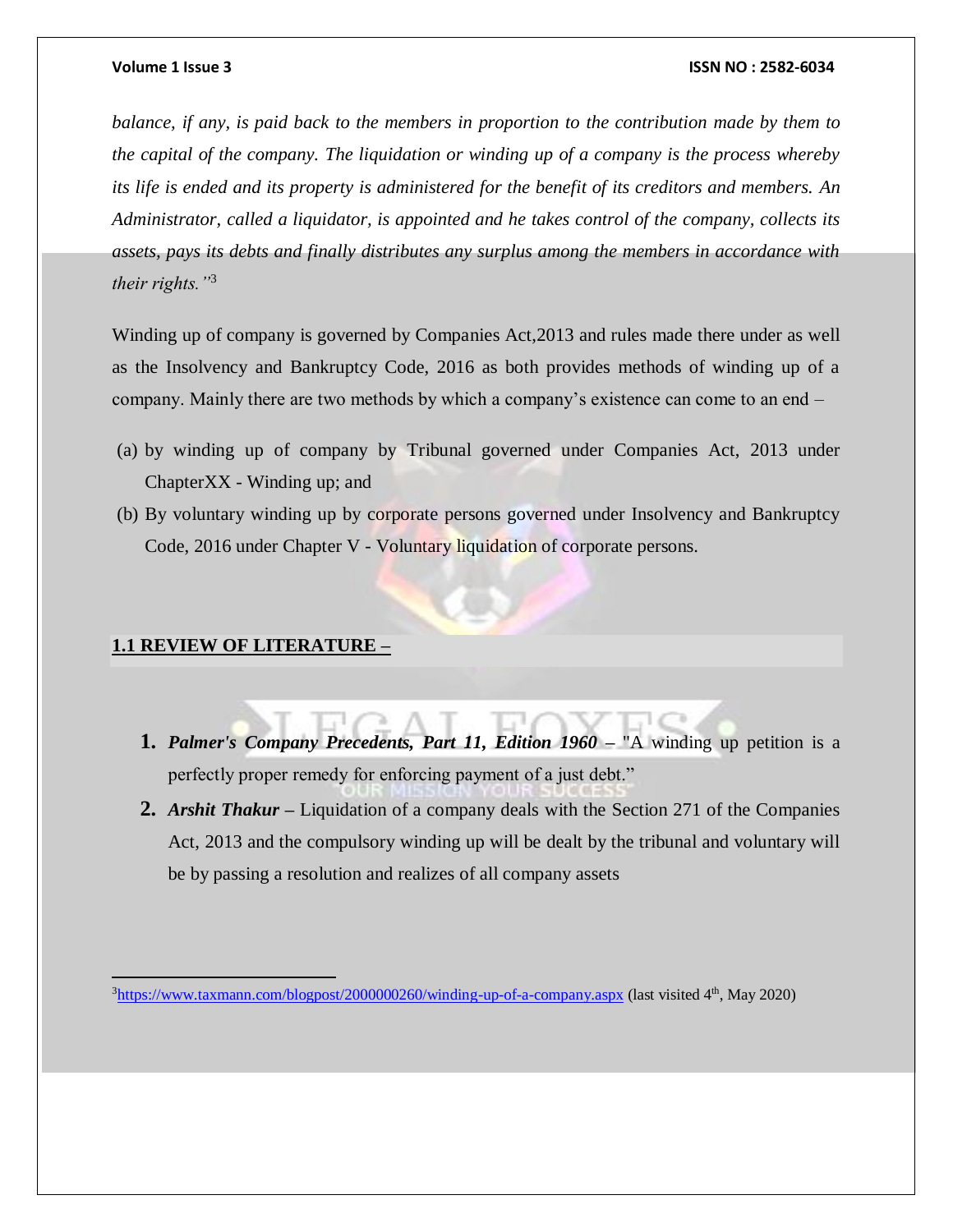- **3.** *Lorraine Conway –* Compulsory liquidation of a company arises when the company fails or unable to pay its debts to the creditors at that situation the company falls into the liquidation, the company will be wound up according to the Companies Act, 2013.
- **4.** *Sharon Sheehan –* A company takes many difficulties to wind up or to continue trending but the decision lies in the hand of directors, but when a suit is filed before the Court then the court has the discretion for the grant for the compulsory liquidation.
- **5.** *Avtar Singh –* Once the court grants the order for the compulsory liquidation.The liquidator will be appointed for the further proceedings of the company and only the official liquidator will distribute the assets of the company to the creditor and the members of the company.
- **6.** *Shriram –*As per the Insolvency and Bankruptcy Code, 2016, if the tribunal is of opinion that acts of the company are fraudulent, the company is compulsorily liquidated.
- **7.** *Jonathan Munnery* The procedure to be followed at the time of liquidation company is solvent falls under the voluntary winding up by its members and when company falls under insolvent the compulsory liquidation arises
- **8.** *K. S. Anantharaman* The procedure should be followed as per the court orders.If the court has mentioned the time of liquidation then the duty of the liquidator he should be liquidating on that time.
- **9.** *Halsburry* Winding up is an essential legal process to end the existence of the company.

# "OUR MISSION YOUR SUCCESS"

# **1.2 METHODOLOGY OF RESEARCH –**

The study is essentially of "Doctrinal Research Methodology" including primary and secondary sources. The primary sources include *Companies Act, 2013* and *Companies (Winding up) Rules, 2020*, and subsequent amendments in Company law. The study explains the change prospect of winding up of the Company in India without comparing with other countries. The secondary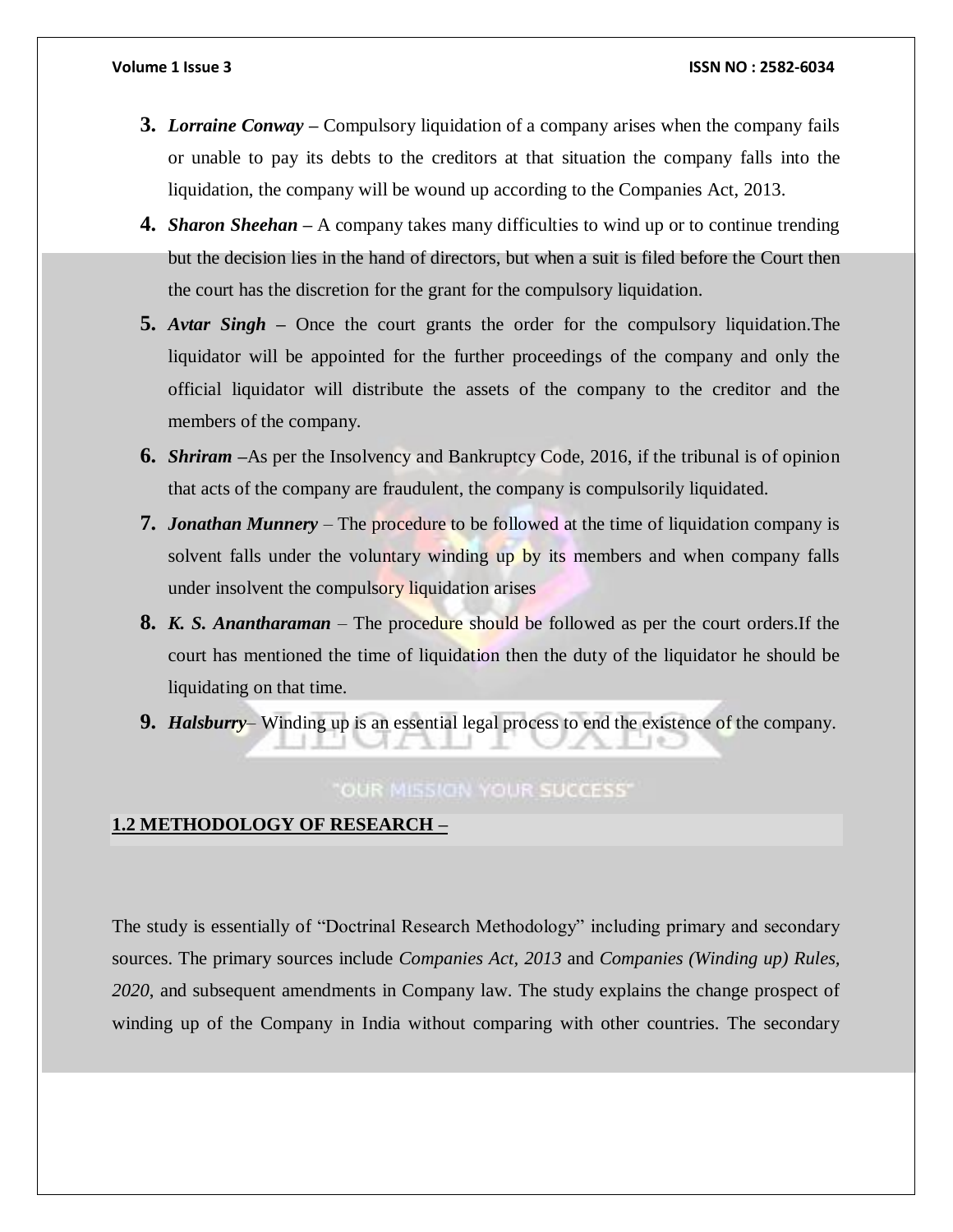sources include available books, research articles, and paper, briefs and opinion published in various journals and magazine. Its scope is very narrow and thus, there is no such need of field work.

# **1.3 OBJECTIVE OF RESEARCH –**

- Discuss provisions and procedure for winding up of companies under Companies Act, 2013;
- Discuss methods of winding up of company;
- Discuss in detail the method of winding up of companies by tribunal;
- Discuss effects of winding up of company;
- Discuss key features of Companies (Winding Up) Rules, 2020;
- Discuss landmark cases in reference to winding up of companies under the Companies Act, 2013.



"OUR MISSION YOUR SUCCESS"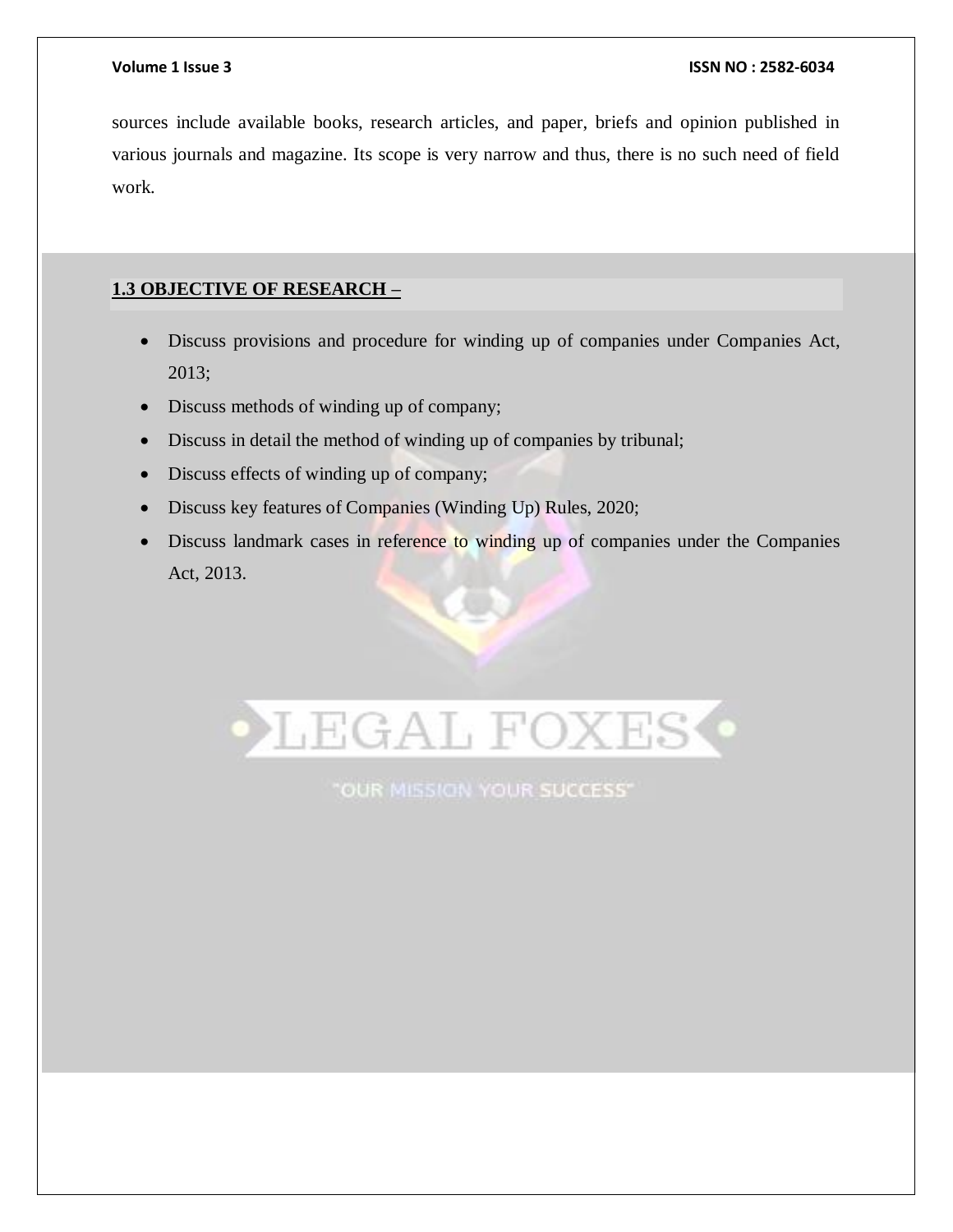### **ESSENTIAL LEGAL PROVISIONS UNDER COMPANIES ACT, 2013**

For the purpose of understanding the concept and procedure of winding up of company, under Companies Act, 2013, in my opinion,the following sections of Companies Act, 2013 shall be taken into consideration – Section 270 to Section 273, Section 275Section 280 and Section 290.

### **2.1 PROVISIONS ESSENTIAL FOR WINDING UP**

#### **SECTION 270 – WINDING OF COMPANIES BY TRIBUNAL.**

The first thing one should know about winding up of companies is that by what method a company can be wound up under Companies Act, 2013. Provision of Section 270 talks in this regard. Section 270 states the following –

*"*The provision of Part I shall apply to the winding up of a company by the Tribunal under this  $Act."4$ 

Thus, as per section 270, the only method, under Companies Act, 2013, by which a company existence can come to an end is by '*Winding up by Tribunal'*.

Earlier before 15<sup>th</sup> November 2016, the provision of Section 270 provided an additional method of winding up which was *"Voluntary winding up".* Voluntary winding up is in itself of two kinds namely – (a) members voluntary winding up, and (b) creditors voluntary winding up.<sup>5</sup> These two types of winding up is no longer available under Companies Act, 2013.

<sup>4</sup> Section 270, Companies Act, 2013.

<sup>&</sup>lt;sup>5</sup> The Company law, Avatar Singh (17<sup>th</sup> edition) (pg. 647) (last viewed  $10<sup>th</sup>$ June, 2020)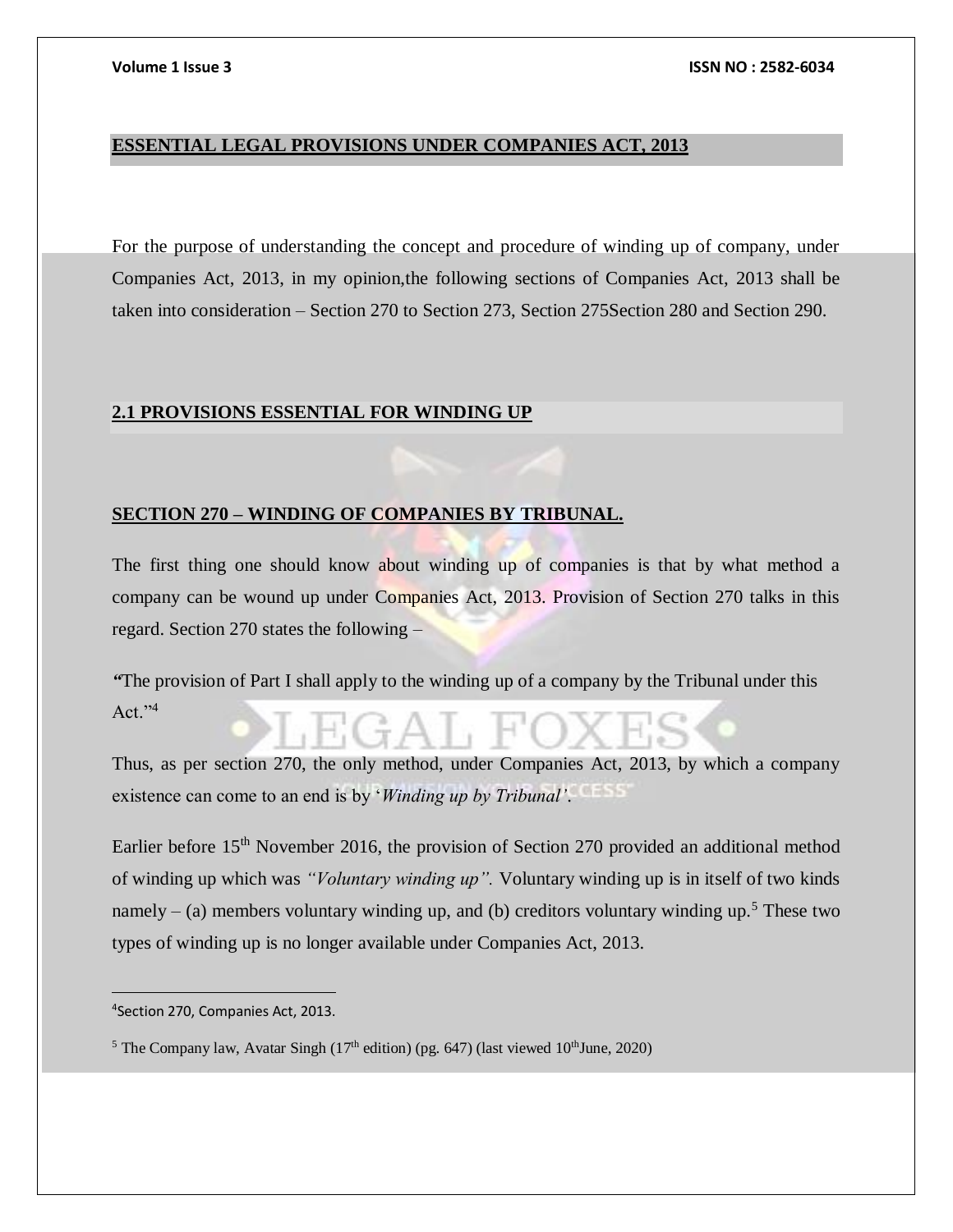# **SECTION 271 – CIRCUMSTANCES IN WHICH COMPANY MAY BE WOUND UP BY TRIBUNAL.**

Section 271 provides the grounds in which company may be wound up by Tribunal. Section 271 states the following in this regard –

- 1) "A company may, on a petition under Section 272, be wound up by the Tribunal
	- (a) if the company has, by special resolution, resolved that the company be wound up by the Tribunal;
	- (b) if the company has acted against the interests of the sovereignty and integrity of India, the security of the State, friendly relations with foreign States, public order, decency or morality;
	- (c) if on an application made by the Registrar or any other person authorised by the Central Government by notification under this Act, the Tribunal is of the opinion that the affairs of the company have been conducted in a fraudulent manner or the company was formed for fraudulent and unlawful purpose or the persons concerned in the formation or management of its affairs have been guilty of fraud, misfeasance or misconduct in connection therewith and that it is proper that the company be wound up;
	- (d) if the company has made a default in filing with the Registrar its financial statements or annual returns for immediately preceding five consecutive financial years; or
	- (e) if the Tribunal is of the opinion that it is just and equitable that the company should be wound up.**" 6**

In simple language there are 5 grounds under which a company maybe wound-up by the National Company Law Tribunal (Hereinafter referred to as '**Tribunal'**). These 5 grounds are –

6 Section 271, Companies Act, 2013.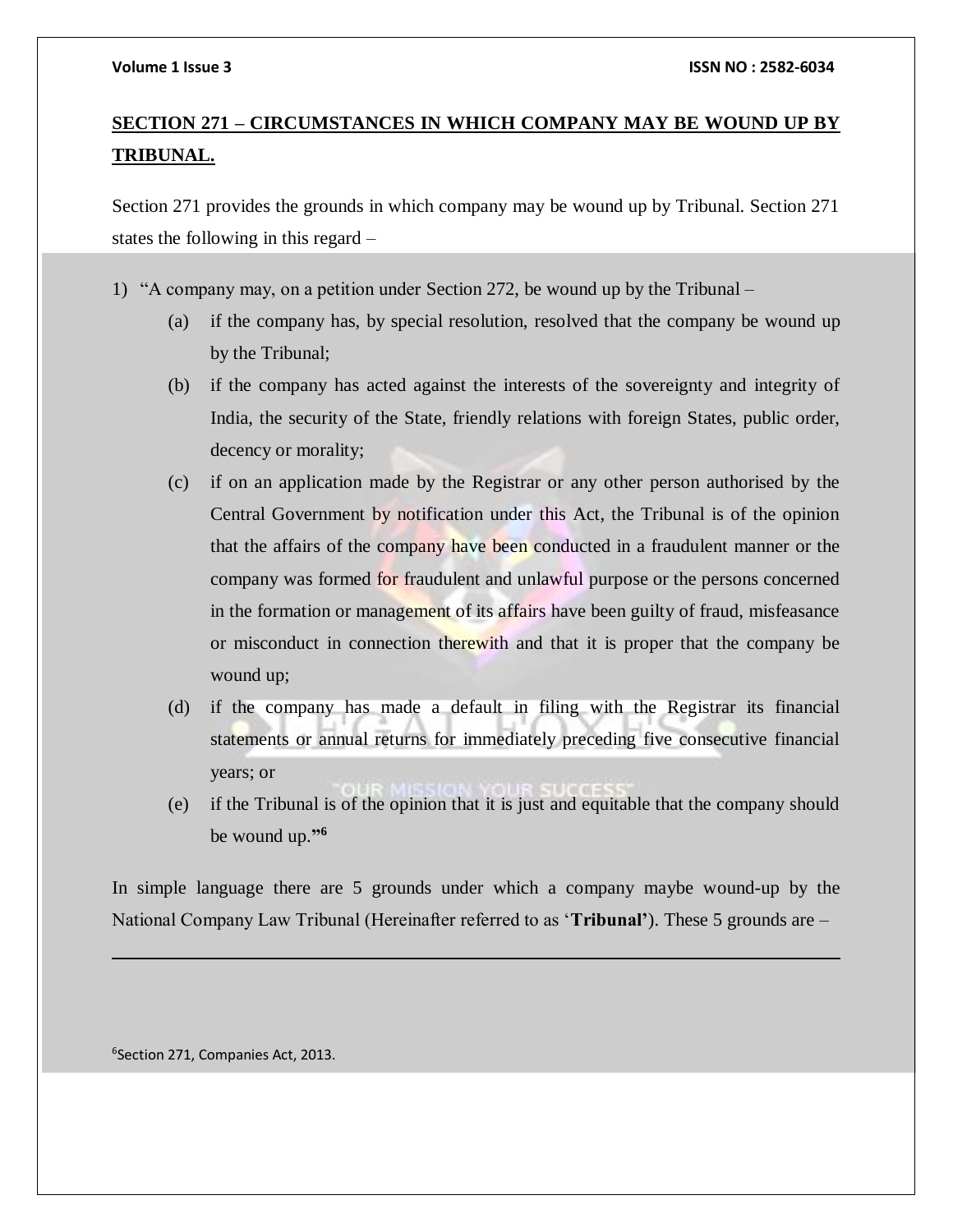**First ground** is that, if company in its Annual General Meetings comes up to a resolution by means of special resolution about winding up of company by the Tribunal.

**Second ground** is that, if the company works against public policies in reference to the following –

- (a) act against 'Sovereignty and integrity of India'; or
- (b) act against 'the security of the State'; or
- (c) act against the 'friendly relations with foreign States';or
- (d) act against 'public order,decency or morality'.

**Third ground** itself includes three different acts and if any of these three acts are done it shall constitute a ground for winding up of the company:

- (a) the company's affairs have been conducted in a fraudulent manner; or
- (b) the company was formed for fraudulent and unlawful purpose; or
- (c) the persons concerned in the management of its affairs have been guilty of fraud, misfeasance or misconduct.

To enable this ground, the tribunal should be of the opinion that the company should be wound up.

**Fourth ground** is that if the company fails to file financial returns to the registrar of the company. The failure should be for 5 consecutive financial years. Anything less than 5 years doesn't enable this ground for winding up of the company.

**Fifth ground** is that when the Nation Company Law Tribunal is of the opinion that the company should be wound up as it will be just.

#### SECTION 272 – PETITION FOR WINDING UP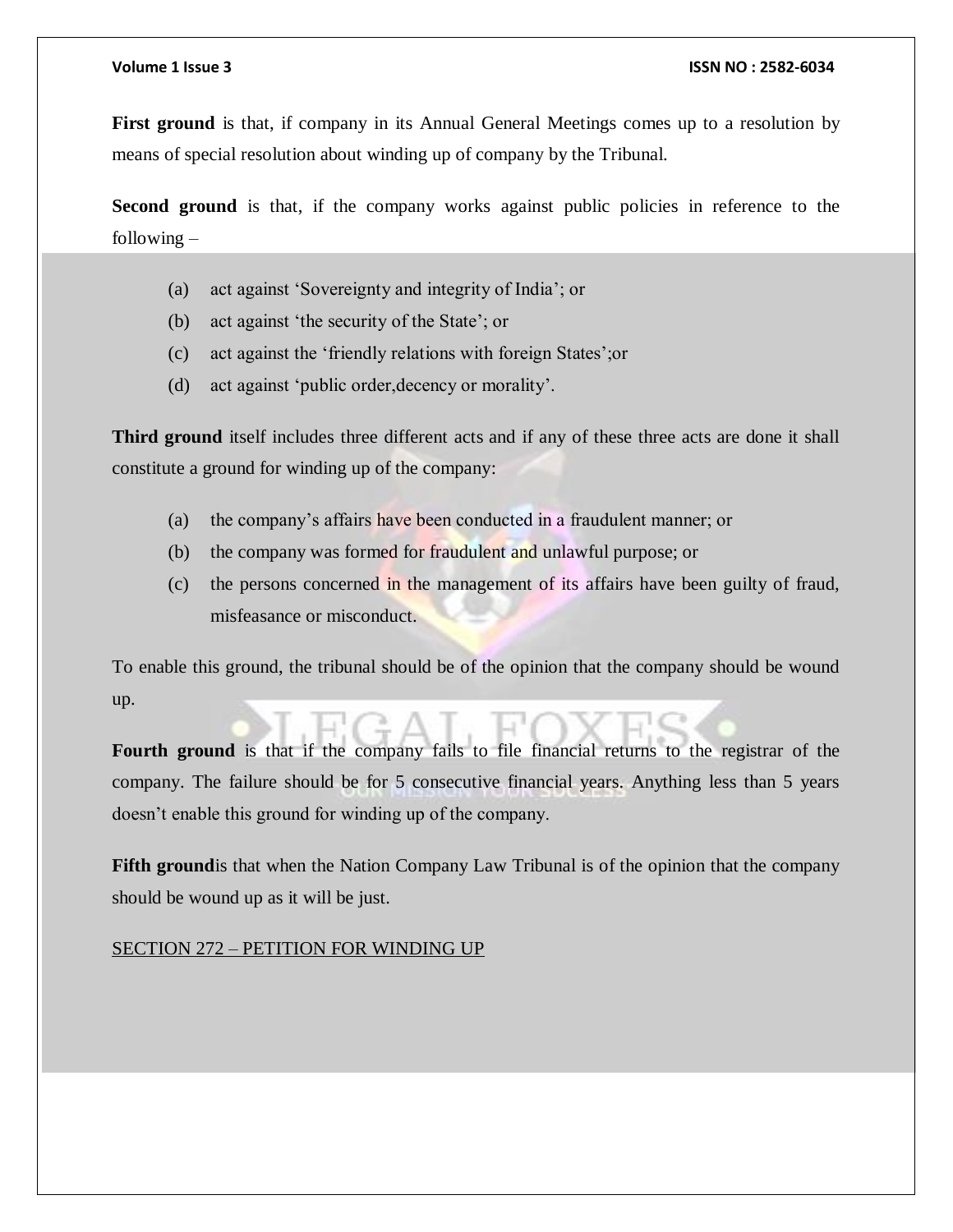Section 272 talks in depth about who can file petition for winding up. Sub-section (1) of section 272 provides in brief the names of personnel eligible for filing the winding up petition. Subsection (1) of Section 272 states the following –

- 1) "Subject to the provisions of this section, a petition to the Tribunal for the winding up of a company shall be presented by
	- a) The company;
	- b) Any contributory or contributories;
	- c) All or any of the persons specified in clauses (a) and (b) together;
	- d) The Registrar;
	- e) Any person authorised by the Central Government in that behalf; or
	- f) In a case falling under clause (b) of sub-section (1) of section 271, by the Central Government or a State Government."<sup>7</sup>

Sub-section (2) mainly talks the contributory's position of filing the petition. Section 2 (26) defines the term *'Contributory'*. Contributory refers to a person who is liable to contribute towards the assets of the company in the event of its being wound up.<sup>8</sup> Sub-section (2) provides two conditions out of which one should be fulfilled then only the contributor can file winding up petition. The conditions are  $-$  (a) that the contributor was originally allotted shared of the company (this means that the contributor is primary holder) or (b) that the contributor have held share and are registered in his name, for minimum 6 months during the 18 months immediately before the commencement of the winding up. Sub-section (2) of Section 272states the following  $0.017.1915$ –

2) "A contributory shall be entitled to present a petition for the winding up of a company, notwithstanding that he may be the holder of fully paid-up shares, or that the company may have no assets at all or may have no surplus assets left for distribution among the shareholders after the satisfaction of its liabilities, and shares in respect of which he is a contributory or some of them were either originally allotted to him or have been held by

<sup>7</sup>Section 272(1), Companies Act, 2013. 8 Section 2(26), Companies Act, 2013.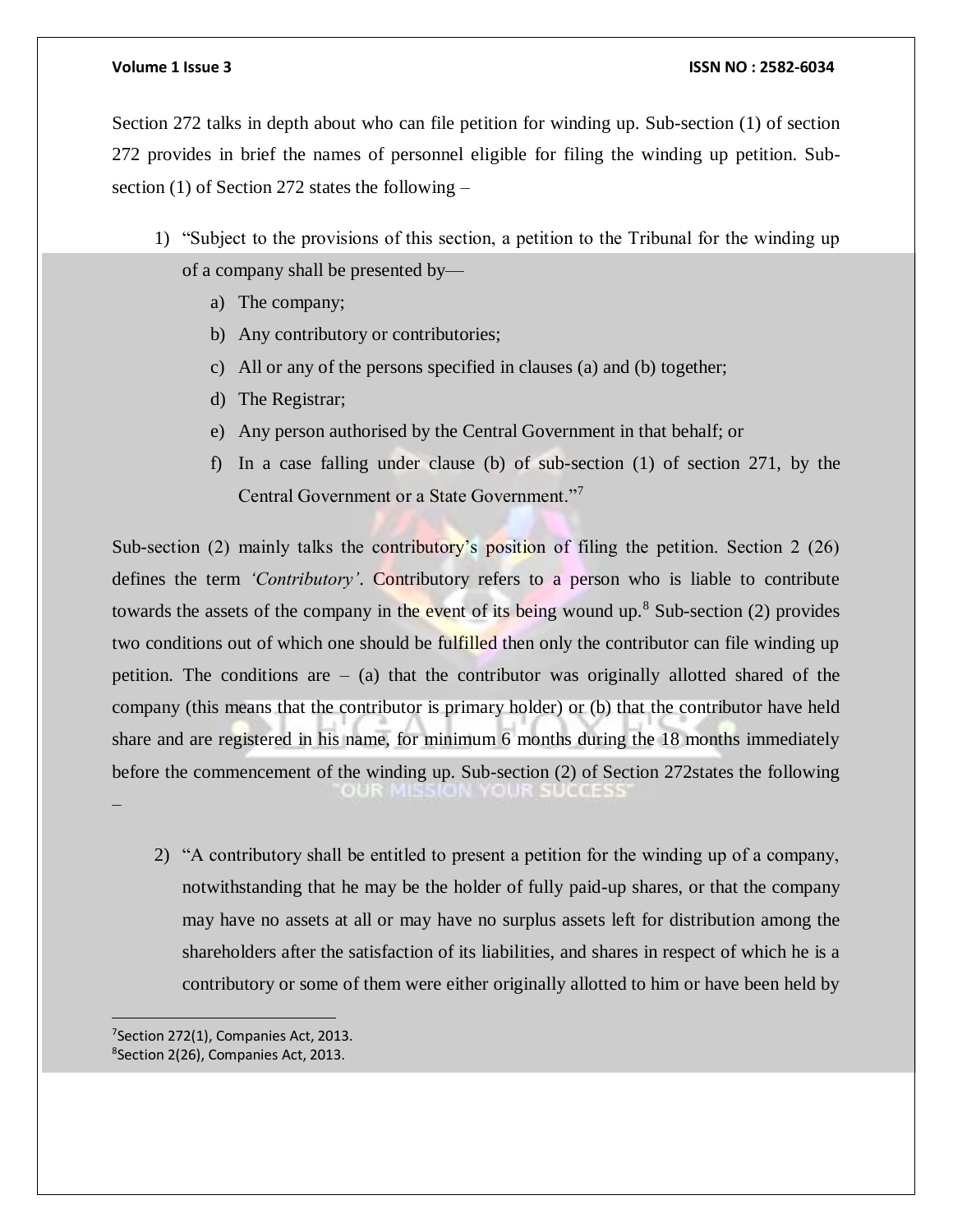him, and registered in his name, for at least six months during the eighteen months immediately before the commencement of the winding up or have devolved on him through the death of a former holder."<sup>9</sup>

Sub-section (3) talks about the right of the Registrar of companies to file petition for winding up of Companies. The registrar has to acquire previous sanction from the central government for presenting a petition for winging up of a company. Sub-section (3) of Section 272 states the following  $-$ 

3) "The Registrar shall be entitled to present a petition for winding up under Section 271, except on the grounds specified in clause (a) of that Section:

Provided that the Registrar shall obtain the previous sanction of the Central Government to the presentation of a petition:

Provided further that the Central Government shall not accord its sanction unless the company has been given a reasonable opportunity of making representations."<sup>10</sup>

Sub-section (4) provides that the company can file petition of winding up of the company if at the time of filing the petition, a statement of affairs of the company is also filed along with the petition. Sub-section (4) of Section 272 states the following –

4) "A petition presented by the company for winding up before the Tribunal shall be admitted only if accompanied by a statement of affairs in such form and in such manner as may be prescribed."<sup>11</sup> **MISSION YOUR SUCCESS®** 

Sub-section (5) of Section 272 states the following –

5) "A copy of the petition made under this section shall also be filed with the Registrar and the Registrar shall, without prejudice to any other provisions, submit his views to the Tribunal within sixty days of receipt of such petition."<sup>12</sup>

9 Section 272(2), Companies Act, 2013.

<sup>&</sup>lt;sup>10</sup>Section 272(3), Companies Act, 2013.

<sup>11</sup>Section 272(4), Companies Act, 2013.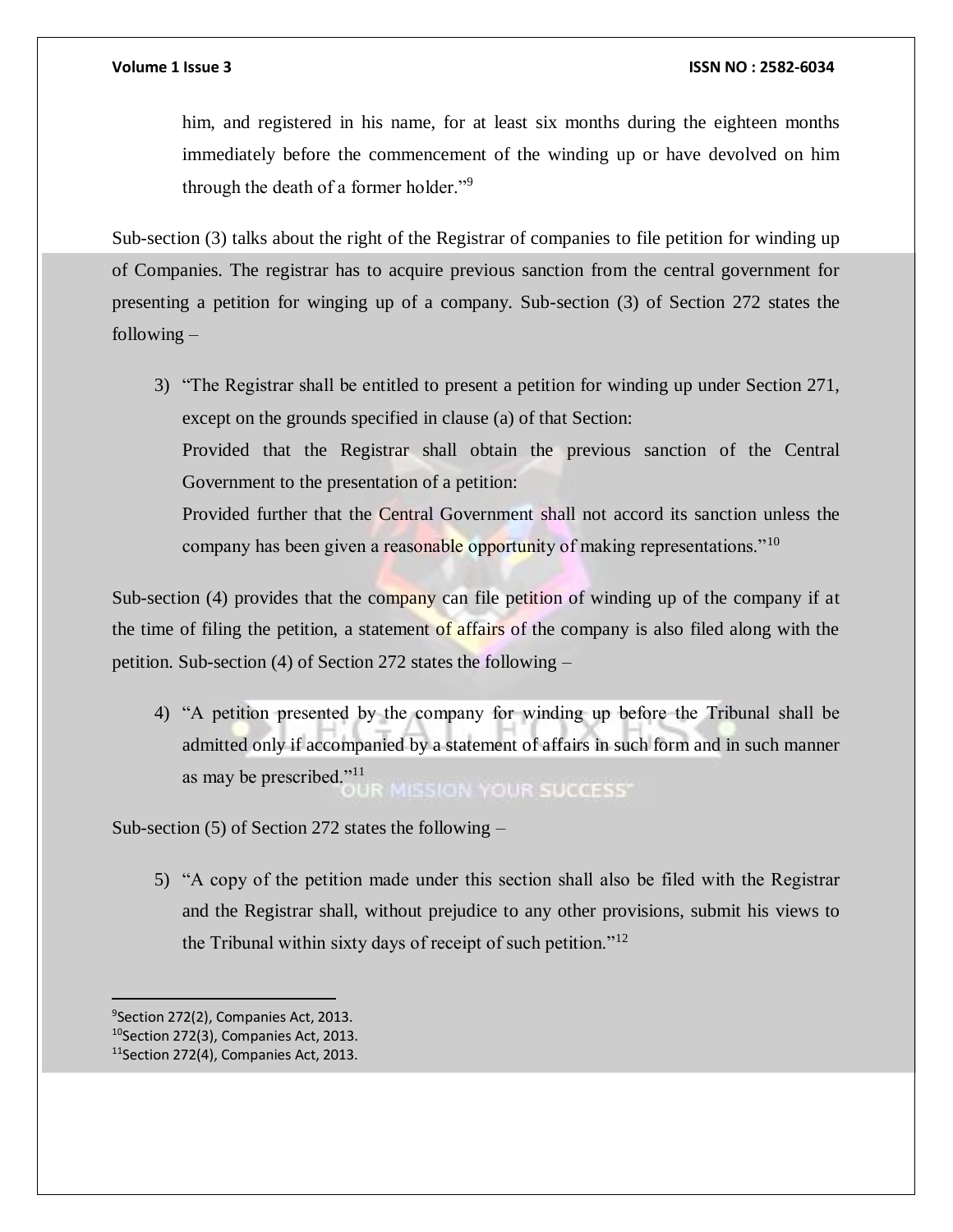#### **2.2 PROVISIONS ESSENTIAL IN REALTION TO TRIBUNAL**

#### **SECTION 273 – POWERS OF TRIBUNAL.**

Section 273 provides that the Tribunal has the power to order for the petition of winding up. Section 273 comprises of two sub-section and three provisos. In sub-section (1) of Section 273, the Tribunal has been provided with the decretory power to orders the following in reference to winding up petition  $^{13}$ 

- (a) To dismiss the order of winding up by imposing cost or without imposing cost.
- (b) To make any interim order as the Tribunal may think fit.
- (c) The tribunal may appoint a provisional liquidator of the company till the making of a winding up order. A pointed to be noted - Tribunal has to give notice to the company and provide a reasonable opportunity to it to make its representations before passing the order.
- (d) Make an order for the winding up of the company by imposing cost or without cost.
- (e) The tribunal can also pass another order as it thinks fit.

**Point to be noted -**Any of the above-mentioned order shall be made within 90 days from the date of presentation of the petition of winding up of the company. Furthermore, the Tribunal shall not refuse to make a winding up order on the ground only that the assets of the company have been mortgaged for an amount equal or excess or no assets.

The Tribunal may refuse to make order of winding up if the petition of winding up is made on the ground that it is just and equitable. Provided that the Tribunal is of the opinion that there is other remedy available but the petitioners are being unreasonably and thus not pursuing the other remedy as provided under sub-section (2).

Section 273 states the following –

<sup>12</sup>Section 272(5), Companies Act, 2013. 13Section 273(1), Companies Act, 2013.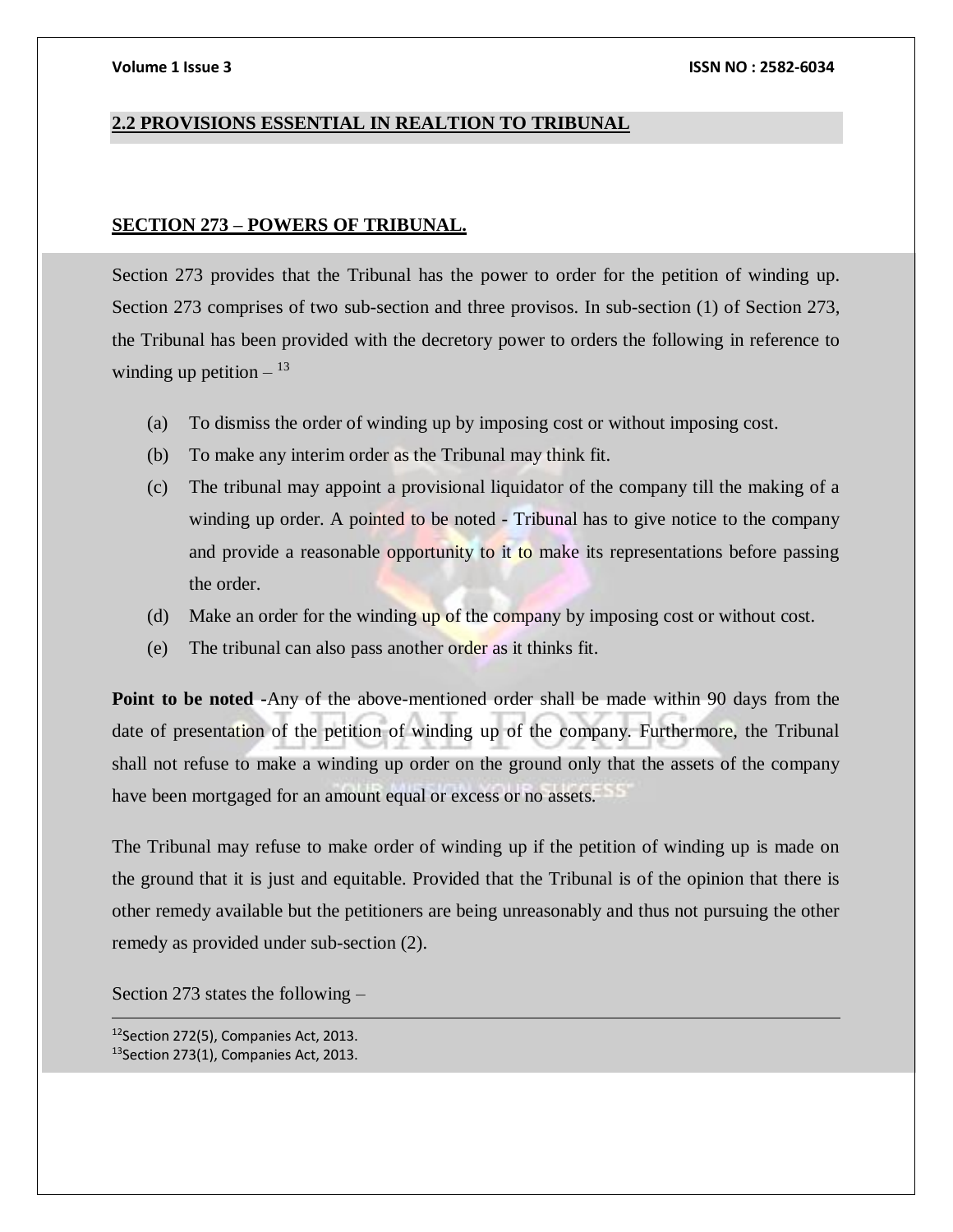- (1) "The Tribunal may, on receipt of a petition for winding up under section 272pass any of the following orders, namely:
	- a. dismiss it, with or without costs;
	- b. make any interim order as it thinks fit;
	- c. appoint a provisional liquidator of the company till the making of a winding up order;
	- d. make an order for the winding up of the company with or without costs; or
	- e. any other order as it thinks fit:"

"Provided that an order under this sub-section shall be made within ninety days from the date of presentation of the petition:"

"Provided further that before appointing a provisional liquidator under clause (c), the Tribunal shall give notice to the company and afford a reasonable opportunity to it to make its representations, if any, unless for special reasons to be recorded in writing, the Tribunal thinks fit to dispense with such notice:"

"Provided also that the Tribunal shall not refuse to make a winding up order on the ground only that the assets of the company have been mortgaged for an amount equal to or in excess of those assets, or that the company has no assets."

(2) "Where a petition is presented on the ground that it is just and equitable that the company should be wound up, the Tribunal may refuse to make an order of winding up, if it is of the opinion that some other remedy is available to the petitioners and that they are acting unreasonably in seeking to have the company wound up instead of pursuing the other remedy."<sup>14</sup>

14Section 273, Companies Act, 2013.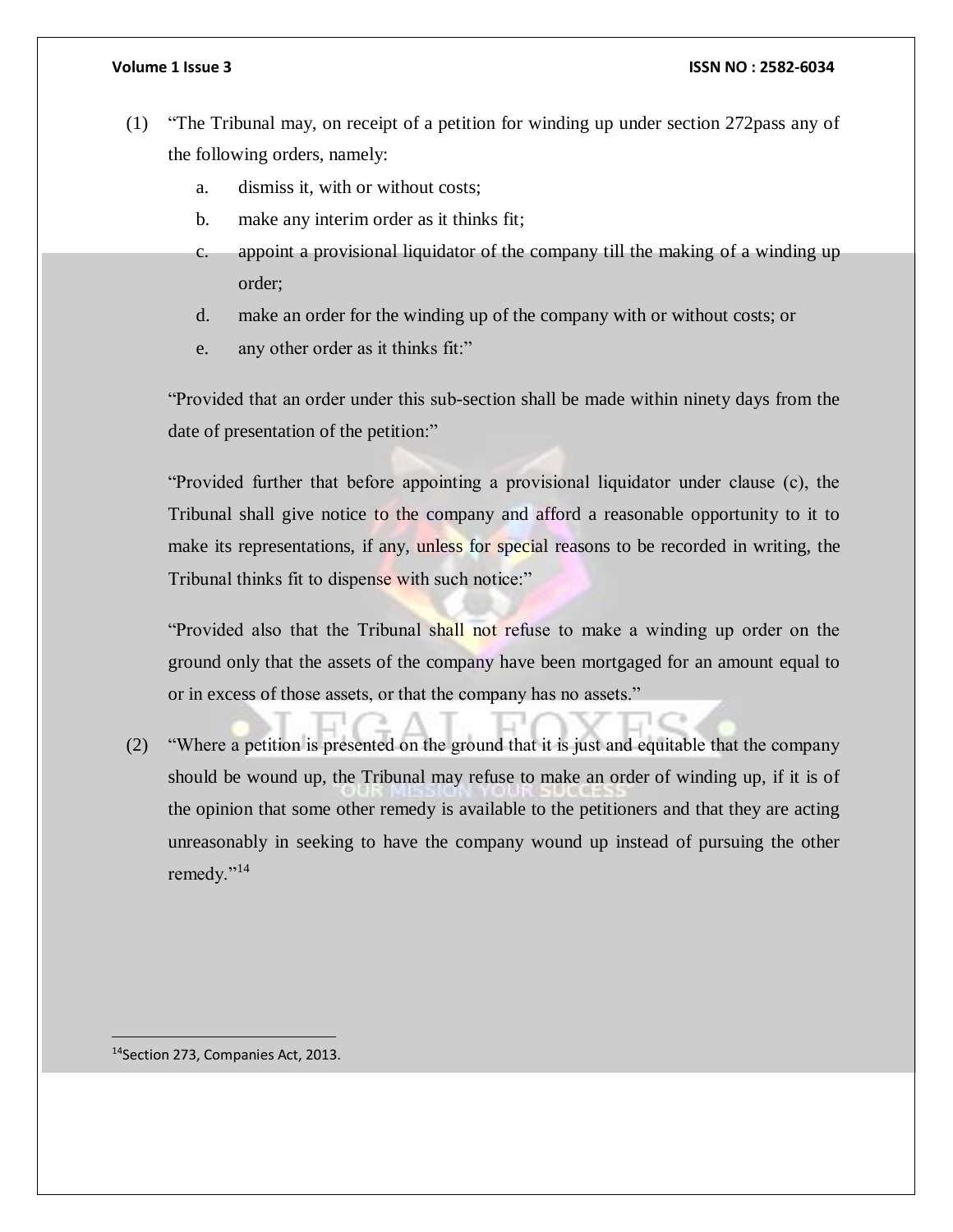#### **SECTION 280 – JURISDICTION OF TRIBUNAL.**

Section 280 deals with the jurisdiction of Tribunal. The tribunal has the power to entertain the following  $-$ <sup>15</sup>

- Any suit or proceeding by the company;
- Any suit or proceeding against the company;
- Any claim made by the company including its branches in India;
- Any claim made against the company including its branches in India;
- Any application of merger or amalgamation of companies under section 233 of the Act;
- A questionof law or fact including those related to assets, business, actions, rights, entitlements, privileges, benefits, duties, responsibilities, obligations or in any matter arising out of, or in relation to winding up of the company.

Such action can be taken before or after winding up order of the company. Section 280 states the following —

The Tribunal shall, notwithstanding anything contained in any other law for the time being in force, have jurisdiction to entertain, or dispose of —

- (a) any suit or proceeding by or against the company;
- (b) any claim made by or against the company, including claims by or against any of its branches in India;
- (c) any application made under section 233;
- (d) any question of priorities or any other question whatsoever, whether of law or facts, including those relating to assets, business, actions, rights, entitlements, privileges, benefits, duties, responsibilities, obligations or in any matter arising out of, or in relation to winding up of the company,

15Section 280, Companies Act, 2013.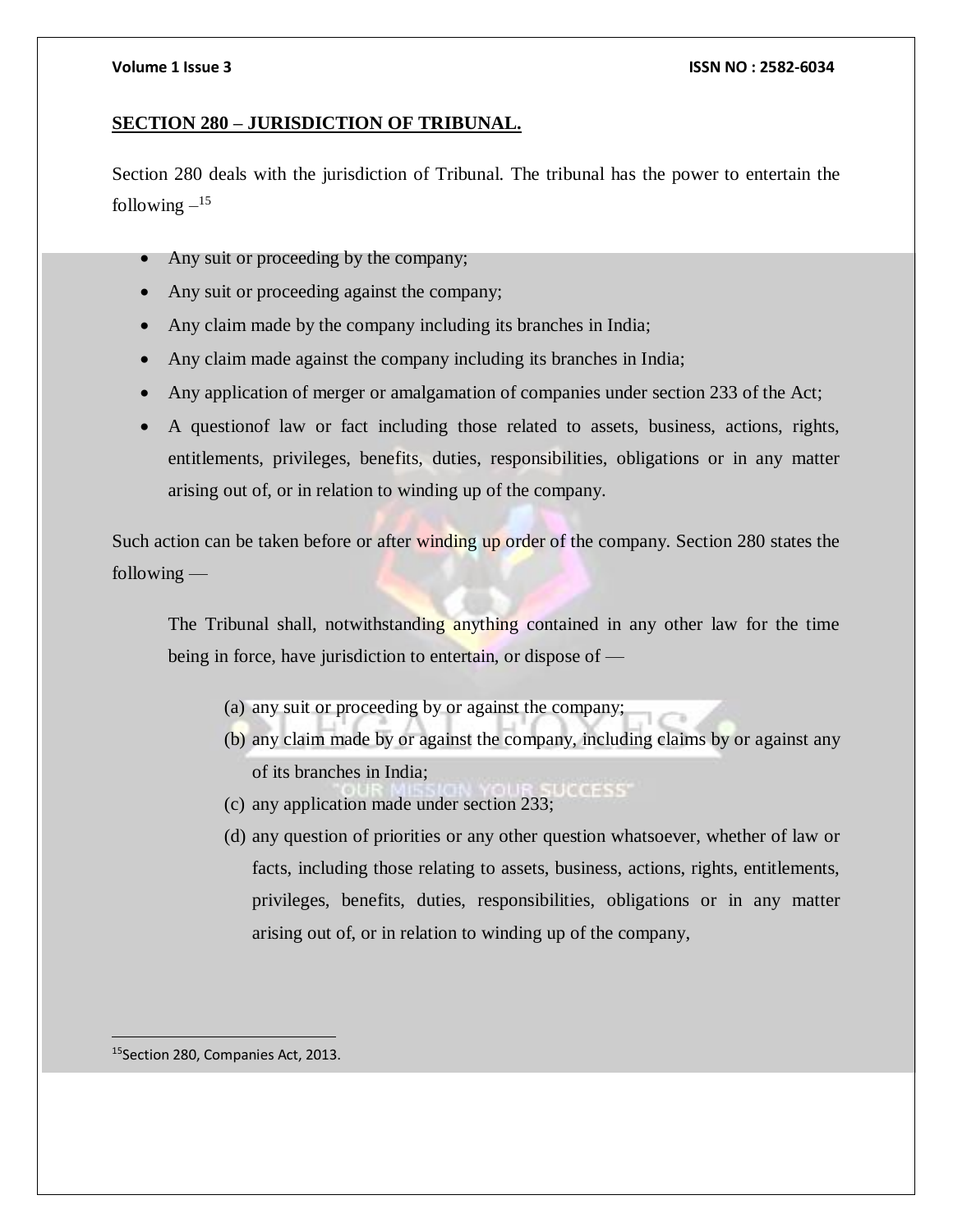Whether such suit or proceeding has been instituted, or is instituted, or such claim or question has arisen or arises or such application has been made or is made or such scheme has been submitted, or is submitted, before or after the order for the winding up of the company is made.<sup>16</sup>

### **2.3 PROVISIONS ESSENTIAL IN REALTION TO LIQUIDATOR**

# **SECTION 275 – COMPANY LIQUIDATORS AND THEIR APPOINTMENTS.**

Section 275 deals with appointment of Company Liquidators. The tribunal appoints the official liquidator for the purpose of winding of a company at the time of passing of the winding up order.The official liquidator can be selected from the panel of company liquidator registered under the Insolvency and Bankruptcy Code, 2016 (Hereinafter referred to as *'IBC, 2016'*). The Tribunal may also appoint a provisional liquidator as the Company Liquidator for the conduct of the proceedings for the winding up of the company. The fees paid to the official liquidator or provisional liquidator shall be determined by the Tribunal on the basis of various factors mentioned below.Section 275 states the following —

- (1) "For the purposes of winding up of a company by the Tribunal, the Tribunal at the time of the passing of the order of winding up, shall appoint an Official Liquidator or aliquidator from the panel maintained under sub-section (2) as the Company Liquidator.
- (2) The provisional liquidator or the Company Liquidator, as the case may, shall be appointed by the Tribunal from amongst the insolvency professionals registered under the Insolvency and Bankruptcy Code, 2016 (31 of 2016);

16Section 280, Companies Act, 2013.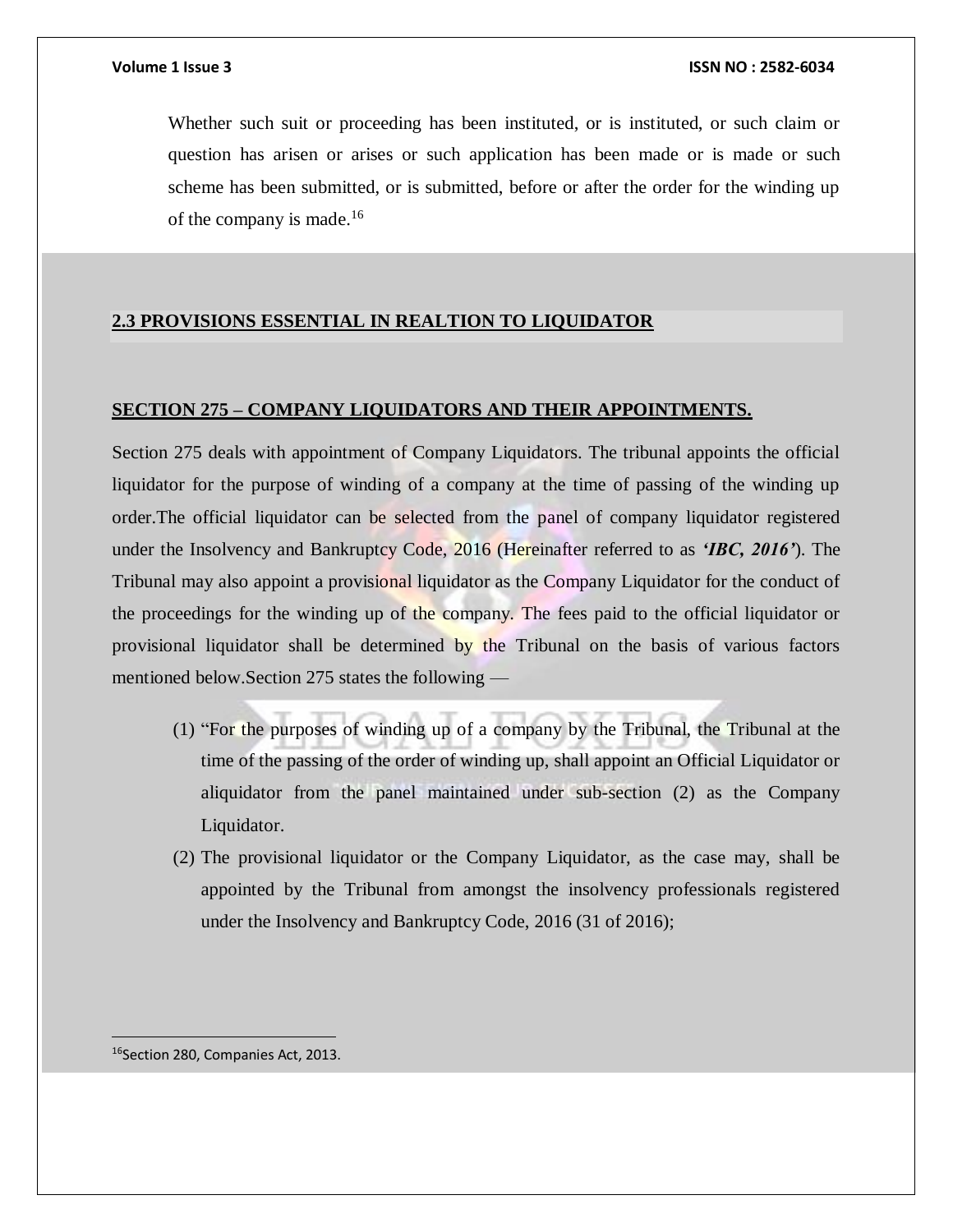- (3) Where a provisional liquidator is appointed by the Tribunal, the Tribunal may limit andrestrict his powers by the order appointing him or it or by a subsequent order, but otherwise he shall have the same powers as a liquidator.
- (4) x--------x------- x--------x-------x------ Repealed ------x--------x-------x------x--------x
- (5) The terms and conditions of appointment of a provisional liquidator or Company Liquidator and the fee payable to him or it shall be specified by the Tribunal on the basis of task required to be performed, experience, qualification of such liquidator and size of the company.
- (6) On appointment as provisional liquidator or Company Liquidator, as the case may be, such liquidator shall file a declaration within seven days from the date of appointment in the prescribed form disclosing conflict of interest or lack of independence in respect of his appointment, if any, with the Tribunal and such obligation shall continue throughout the term of his appointment.
- *(7)* While passing a winding up order, the Tribunal may appoint a provisional liquidator, if any, appointed under clause (c) of sub-section (1) of section 273, as the Company Liquidator for the conduct of the proceedings for the winding up of the company".<sup>17</sup>

#### **SECTION 290 – POWERS AND DUITIES OF COMPANY LIQUIDATOR.**

Section 290 provides the powers and duties of the company liquidator. The exercise of powers by the Company Liquidator powers are fully controlled by the Tribunal. The following are the rights and duties of the company liquidator  $18$  –

- to carry on the business of the company so far as may be necessary for the beneficial winding up of the company;
- to do all acts and to execute, in the name and on behalf of the company, all deeds, receipts and other documents, and for that purpose, to use, when necessary, the company's seal;

17 Section 275, Companies Act, 2013. 18Section 290, Companies Act, 2013.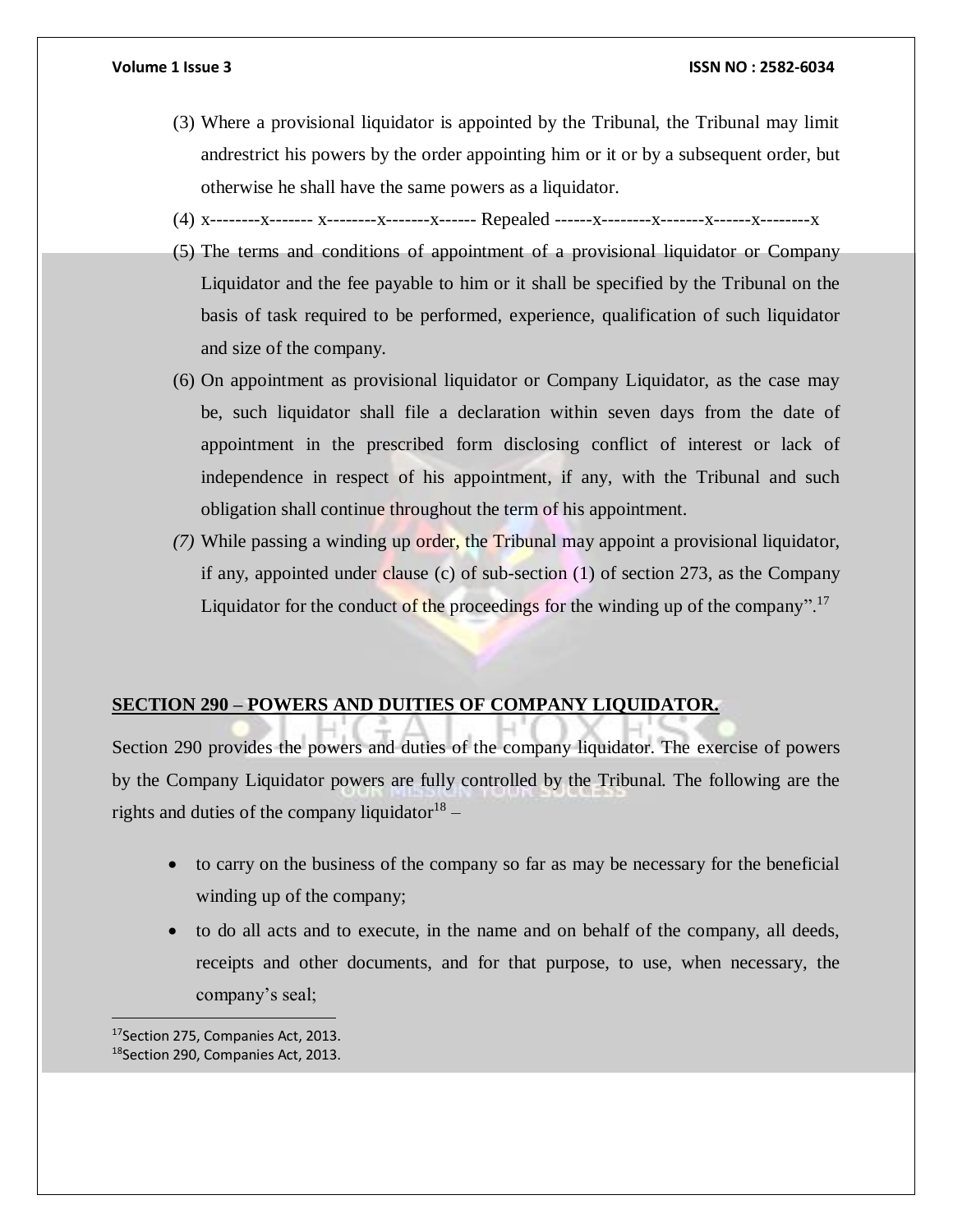- to sell the immovable and movable property and actionable claims of the company by public auction or private contract, with power to transfer such property to any person or body corporate, or to sell the same in parcels;
- toraise any money required on the security of the assets of the company;
- to institute or defend any suit, prosecution or other legal proceeding, civil or criminal, in the name and on behalf of the company;
- to invite and settle claim of creditors, employees or any other claimant and distribute sale proceeds in accordance with priorities established under this Act;
- to inspect the records and returns of the company on the files of the Registrar or any other authority;
- to obtain any professional assistance from any person or appoint any professional, in discharge of his duties, obligations and responsibilities and for protection of the assets of the company, appoint an agent to do any business which the Company Liquidator is unable to do himself;
- to take all such actions, steps, or to sign, execute and verify any paper, deed, document, application, petition, affidavit, bond or instrument as may be necessary,— (i) for winding up of the company; (ii) for distribution of assets; (iii) in discharge of his duties and obligations and functions as Company Liquidator; and
- to apply to the Tribunal for such orders or directions as may be necessary for the winding up of the company.

"OUR MISSION YOUR SUCCESS"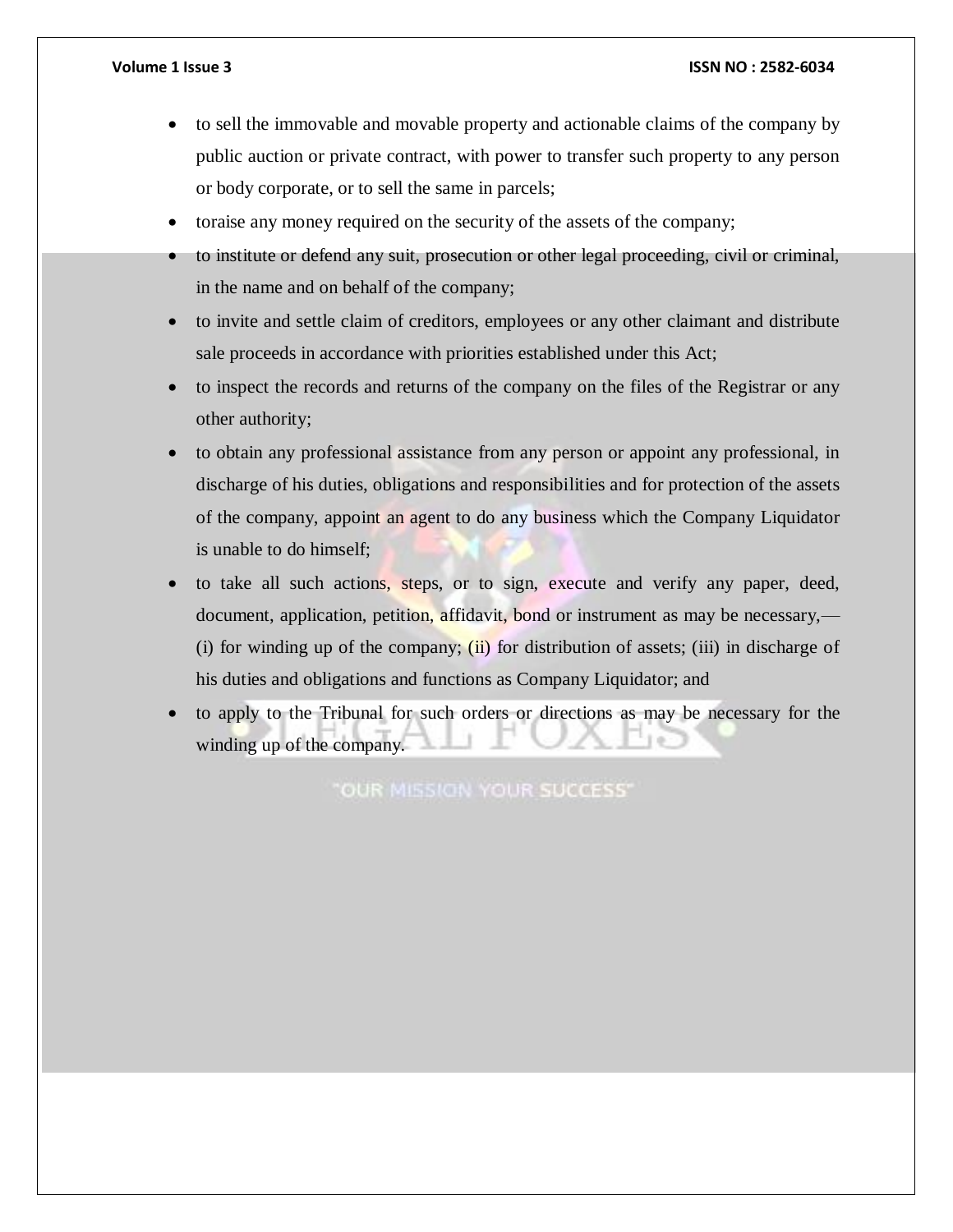### **KEY FEATURES OF COMPANIES (WINDING UP) RULES, 2020**

The **Companies (Winding-Up) Rules 2020**were implemented from the **1 st April 2020**. The Ministry of Corporate Affairs (Also referred to as**'**MCA'*)* has notified the new rules regarding the winding up of companies and these rules applicable under Companies Act 2013.

The new rules will reduce the burden of the National Company Law Tribunals *(*Also referred as*'*NCLT*')* by enabling summary procedures for liquidation.

The following are the keys features of Companies (Winding Up) Rules, 2020 in reference to Part II – Procedure for winding up by Tribunal.<sup>19</sup>

**Rule 3** - Under Section 272 (1), a petition for winding up of a company is made in Form WIN 1 or Form WIN 2. The petition has to be verified by an affidavit by all petitioners in Form WIN 3.<sup>20</sup>

**Rule 4** - Under Section 272 (4), the statement of affairs is required to filed in Form WIN 4 with information of last 30 days prior to the date of filing the petition. It is duly verified by an affidavit made in Form WIN  $5.^{21}$ 

**Rule 5** - The tribunal gives the company an opportunity of being heard when the filing of the petition for winding up is made by a person. Afterwards provides direction to publish an advertisement and provide copies to the concerned persons of winding up.<sup>22</sup>

**Rule 6** - The petitioner has to furnish the copies to every contributory of the company within 24 hours and made payment of five rupees per page for the same. $^{23}$ 

<sup>&</sup>lt;sup>19</sup><https://corpbiz.io/learning/winding-up-companies-rules-2020-under-companies-act-2013/> (last viewed 10<sup>th</sup>June, 2020)

<sup>20</sup> Rule 3, Companies (Winding-Up) Rules 2020.

<sup>21</sup>Rule 4, Companies (Winding-Up) Rules 2020.

<sup>22</sup>Rule 5, Companies (Winding-Up) Rules 2020.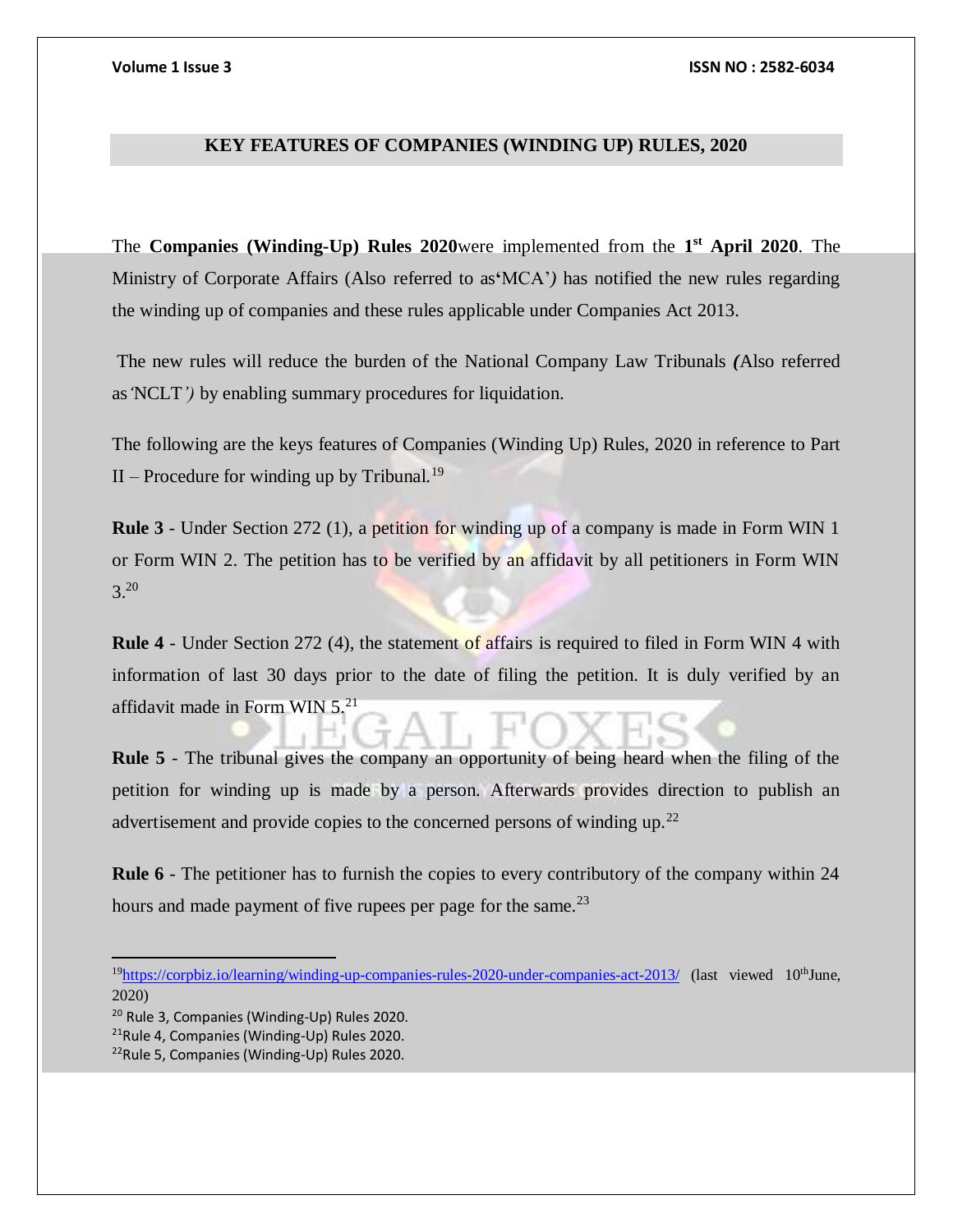**Rule 7** - The notice of the petition has to be published in the newspaper before 14 days of the date fixed for the hearing. The advertisement shall be made in Form WIN  $6.^{24}$ 

**Rule 8** - The permission by the tribunal is required for the withdrawal of the petition of winding  $up.^{25}$ 

**Rule 9** - The substitution of the petitioner in the case where he is not entitled to present the petition for winding up or if the petitioner fails to advertise the petition or consent to withdraw the petition or where Tribunal opines to substitute the petitioner.<sup>26</sup>

**Rule 10** - When tribunal substitutes a petitioner in a winding-up petition then directs for the amendment in the petition. After within 7 days of the order of amendment, two fresh copies require to be furnished with an affidavit attached and now treated as a new petition for winding up of the company. $27$ 

**Rule 11** - Any objections raised in the affidavit filed by the petitioner shall be filed within 30 days from the date of the order and require to make payment of five rupees per page within three working days.<sup>28</sup>

**Rule 12** - Affidavit in reply must be filed within 7 days from the date of hearing against the affidavit in objection.<sup>29</sup>



**"OUR MISSION YOUR SUCCESS"** 

Rule 6, Companies (Winding-Up) Rules 2020. Rule 7, Companies (Winding-Up) Rules 2020. Rule 8, Companies (Winding-Up) Rules 2020. <sup>26</sup>Rule 9, Companies (Winding-Up) Rules 2020. Rule 10, Companies (Winding-Up) Rules 2020. Rule 11, Companies (Winding-Up) Rules 2020. Rule 12, Companies (Winding-Up) Rules 2020.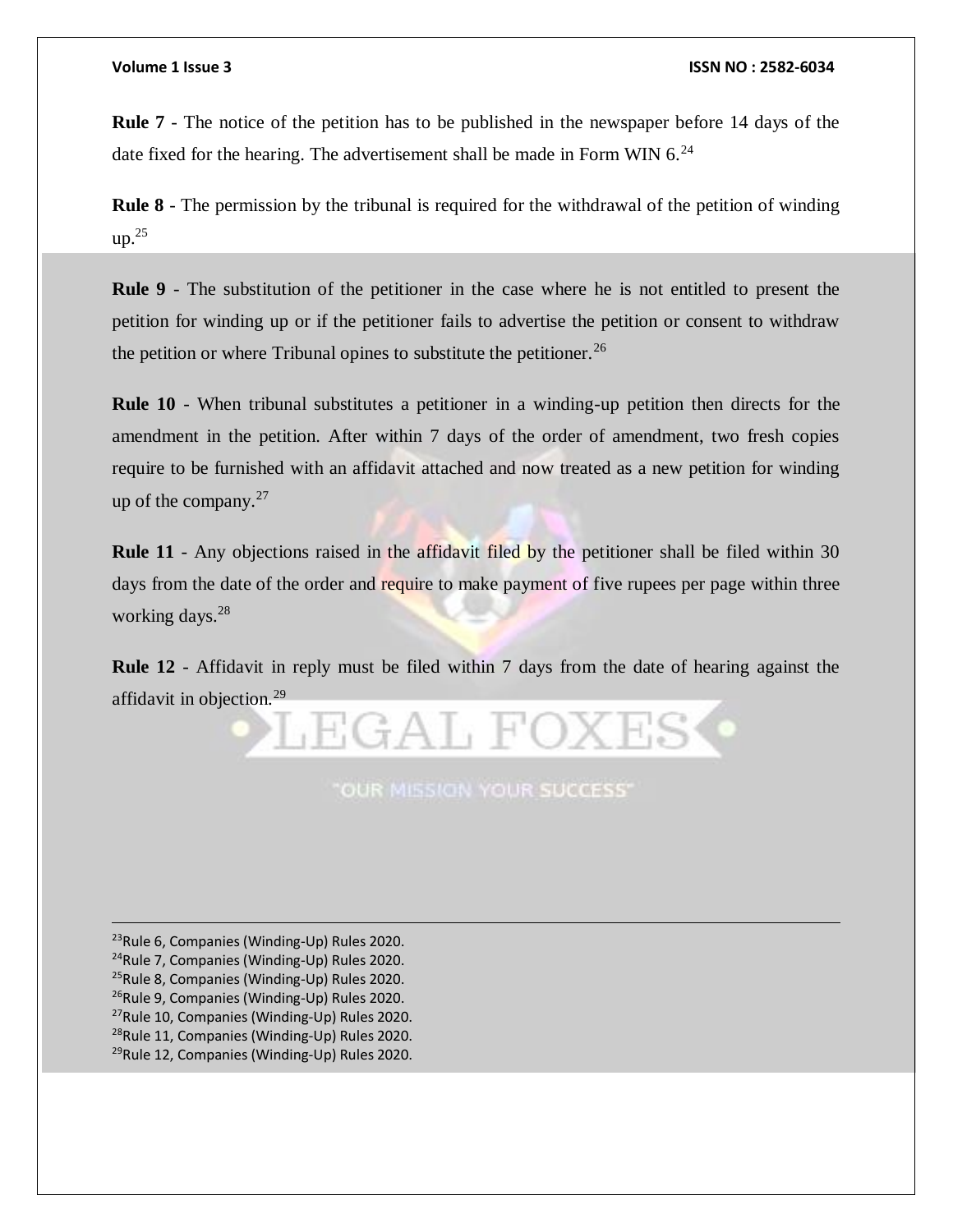# **EFFECTS OF WINGING UP OF COMPANY**

Section 278 talks about the effect of winding up order made by the tribunal. Section 278 states the following —

"The order for the winding up of a company shall operate in favour of all the creditors and all contributories of the company as if it had been made out on the joint petition of creditors and contributories."<sup>30</sup>

In my opinion the following points shall highlight the effects of winding up  $-$ 

# **1. Management loses control of the company.**

The first and foremost effect is that as soon as the petition for winding is filed and the Tribunal after hearing the parties concerned issues an orderfor the winding up, an official liquidator is at the same time appointed for the purposes mentioned under Section 290 of Companies Act, 2013 as well as forfulfilling the duties mentioned under Companies (winding up) Rules, 2020.

Once the official liquidator is appointed, the management of the company becomes puppet in the hand of official liquidator. The work of management is assisting the official liquidator by providing all the documentation of the company and other relevant documentation. In case the official liquidator doesn't require the help of management of the company, then the management shall not intervene the work of official liquidator. Therefore, it is possible to say that the management loses its power over the company as soon as an official liquidator is appointed by the Tribunal.

### **2. Liquation of assets to pay off the liabilities.**

As soon as the petition for winding is filed and the Tribunal after hearing the parties concerned issues an order for the winding up, an official liquidator is appointed whose

<sup>&</sup>lt;sup>30</sup>Section 287, Companies Act, 2013.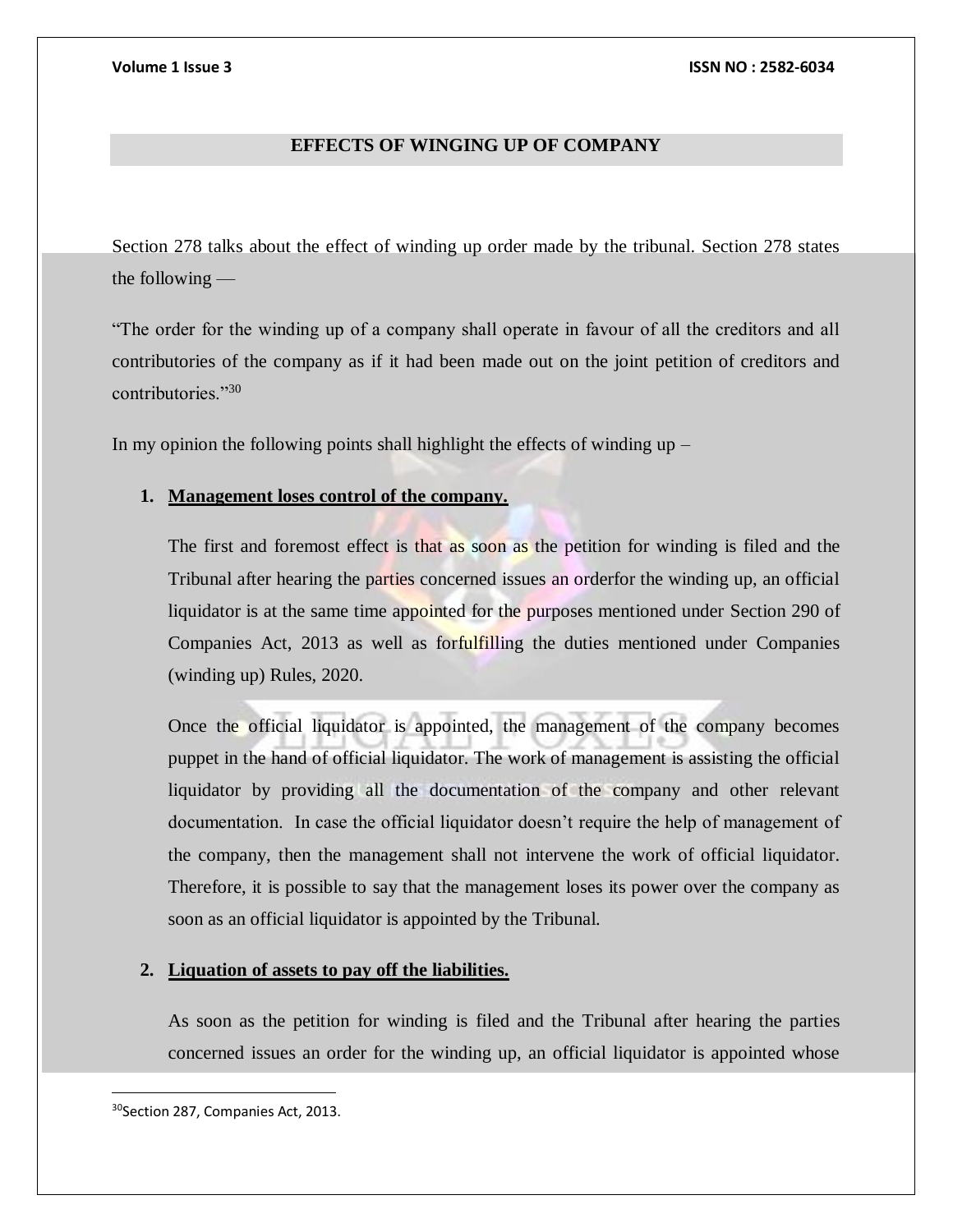responsibility is to sell off the assets of the company and pay off all the liabilities of the company and whatever is left are distributed amongst the shareholders of the company. The remaining cash and assets are totaled and then divided by the number of shares owned by shareholders.

## **3. Bank accounts of every personnel concerned maybe frozen.**

In case the company is winding up because of fraudulent activities of the company, the first thing that the tribunal orders are to freeze all the bank accounts of the company and may also order to freeze back accounts of some other concerned personnel of the company.<sup>31</sup>

# **4. Director maybe held liable to pay off the liabilities.**

If a director or someone else at the company has personally guaranteed any of the debts incurred by the business, that money still has to be paid back. The bankruptcy of a company won't wipe out the debt that was personally guaranteed.

### **5. Banned from practicing that profession under certain cases.**

Sometimes when a company is being wound up due to any unlawful activities of the company then it is possible that the concerned personnel might not be allowed to practice the same trade or profession for a particular period of time. This restriction is subject to judicial pronouncement. A hypothetical example of this can be - If your company has gone bankrupt in certain trades like the building industry then the concerned personnel are banned from being able to operate in that industry for three years.

### **6. Employee loses their jobs under the company.**

 $\overline{\phantom{a}}$ 

As soon as the petition for winding is filed and the Tribunal after hearing the parties concerned issues an order for the winding up, every employee of the company will

 $31$ [https://businesslegallifecycle.com/5-consequences-winding-up-company/\(](https://businesslegallifecycle.com/5-consequences-winding-up-company/)last viewed  $10^{th}$ June, 2020)